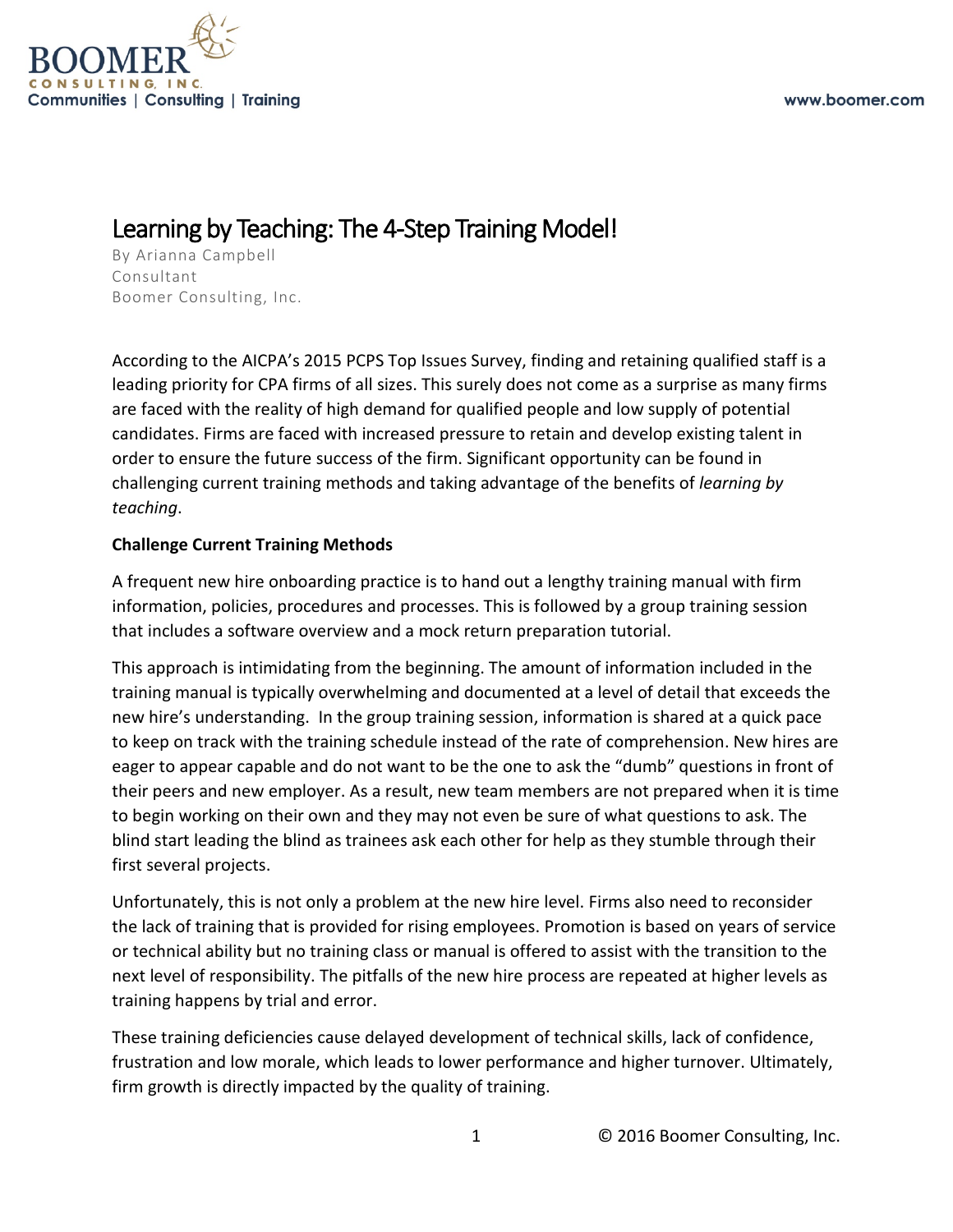

## **Learning By Teaching**

In the book, *The Speed of Trust*, Stephen M. R. Covey says, "One way to accelerate the rate of learning, both individually and organizationally, is to learn with the intent to teach others what you learn." As Peter Drucker has observed, "Knowledge workers and services workers learn most when they teach." When leaders structure opportunities and processes so that people teach what they learn to others within the organization, it dramatically increases individual and organizational learning and knowledge transfer. Mentoring, coaching, and other training processes can facilitate such learning, and becoming a teacher of whatever you learn becomes a new life paradigm for many individuals who have experienced the power of such a process."

The 4-Step Training Model leverages the benefits of learning through teaching. While the model originated in manufacturing, CPA firms are finding success with following this one-on-one process for training:



- 1) I Do, You Watch The trainer shows/explains the trainee how to prepare a tax return in detail from start to finish while the trainee takes notes.
- 2) I Do, You Help The trainer prepares another return while prompting the trainee for the next steps to make sure the info was retained from step 1.
- 3) You Do, I Help The trainer and trainee switch places. The trainee is now preparing the return and asking the trainer questions as needed. The trainer is also asking questions and offering explanations to help the trainee have a clear understanding (master) the why behind the work they are doing.
- 4) You Do, I Watch The trainee prepares a return with limited involvement from the trainer.

We worked with a mid-size firm in the northeast that lost a principal and a manager in the tax department in November / December 2014, which increased the pressure to be ready for the upcoming busy season. They hired a senior and extra interns and implemented the 4-Step